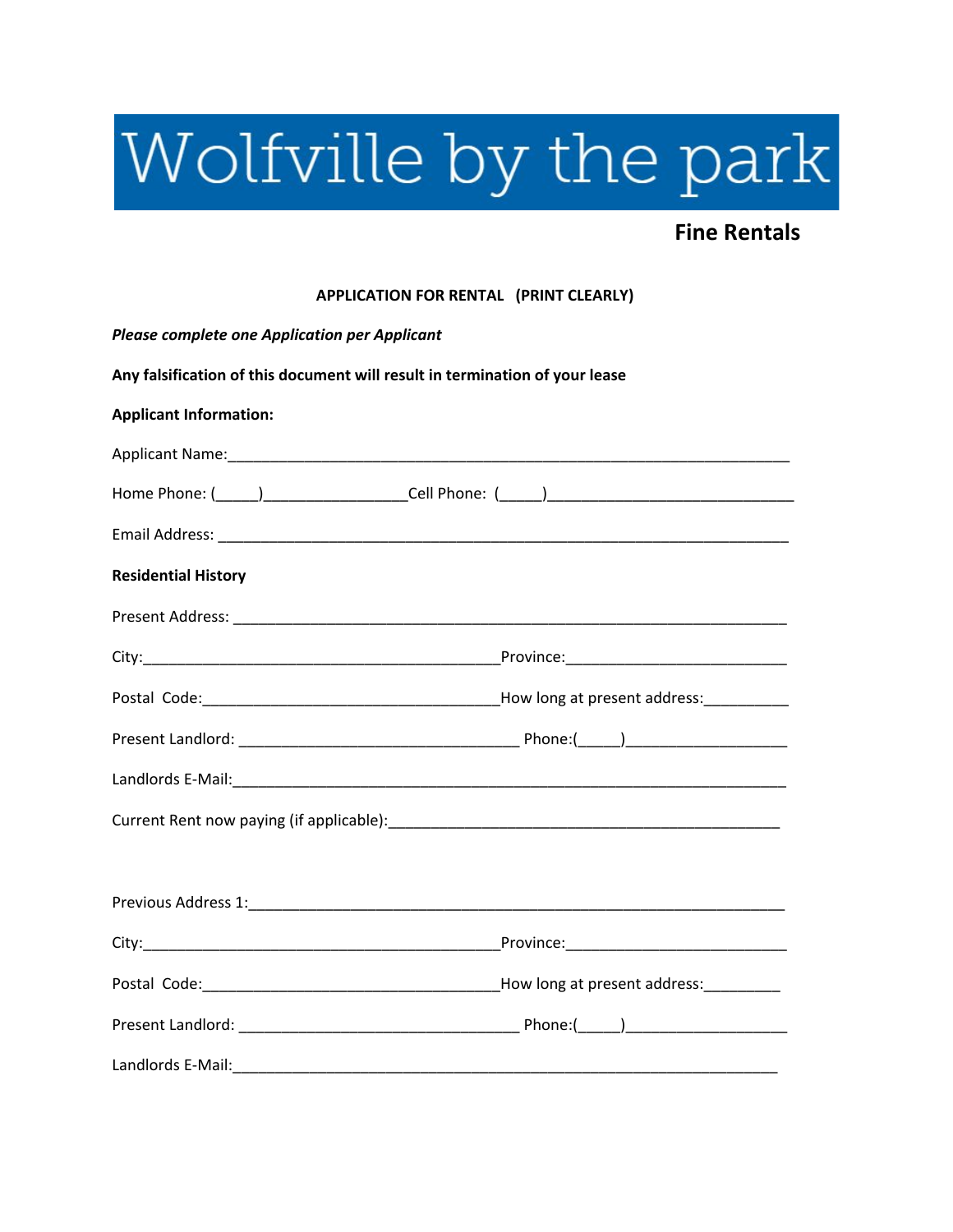| <b>Vehicle Information</b>                                                                                                                 |  |
|--------------------------------------------------------------------------------------------------------------------------------------------|--|
|                                                                                                                                            |  |
|                                                                                                                                            |  |
|                                                                                                                                            |  |
| License Plate Number____________________________ Driver's License Number:__________________________                                        |  |
| Parking space required? Yes/No Additional space required? Yes/No (Subject to availability/fees)                                            |  |
| Please complete this section if you are presently or expect to be enrolled in a post-secondary institution<br>for any period of the lease: |  |
|                                                                                                                                            |  |
|                                                                                                                                            |  |
|                                                                                                                                            |  |
|                                                                                                                                            |  |
| <b>Details of Employment</b>                                                                                                               |  |
|                                                                                                                                            |  |
|                                                                                                                                            |  |
|                                                                                                                                            |  |
| How long have you been employed with current employer:_________________________________                                                    |  |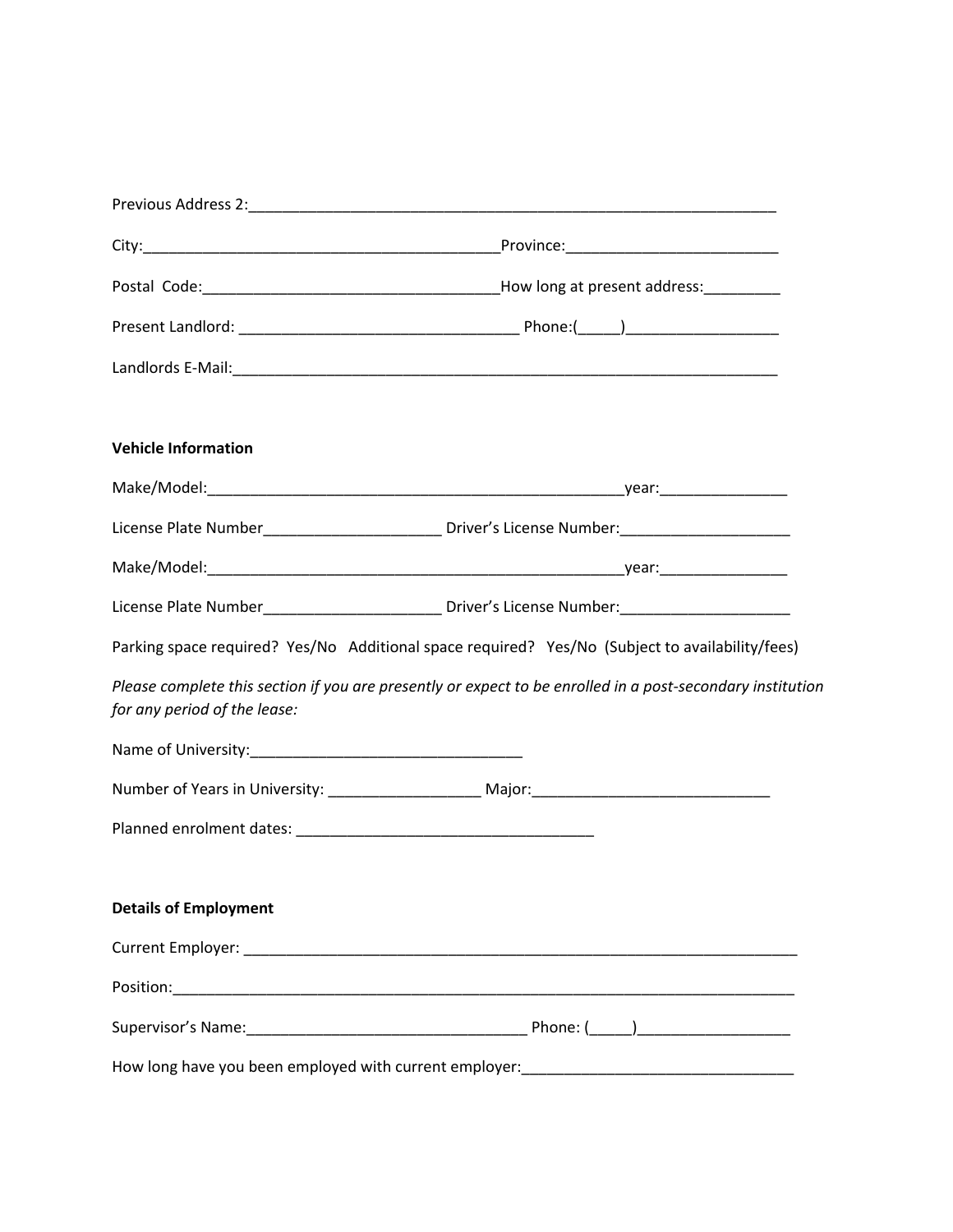| Any additional sources of income: example and a series of the series of the series of the series of the series |                                                                                                             |
|----------------------------------------------------------------------------------------------------------------|-------------------------------------------------------------------------------------------------------------|
| Previous                                                                                                       |                                                                                                             |
|                                                                                                                |                                                                                                             |
|                                                                                                                |                                                                                                             |
|                                                                                                                |                                                                                                             |
|                                                                                                                |                                                                                                             |
|                                                                                                                |                                                                                                             |
| Please attach 1) Last 2 months pay stubs (or)                                                                  |                                                                                                             |
| 2) Last 2 months bank statements                                                                               |                                                                                                             |
| Have you ever filed a petition for or declared bankruptcy (circle one) yes/no                                  |                                                                                                             |
|                                                                                                                |                                                                                                             |
| <b>Additional Information/References</b>                                                                       |                                                                                                             |
| occupants above 18 years of age):                                                                              | List all other occupants who will be living in unit: (A separate application form must be completed for all |
| on?                                                                                                            | Is there anything that we may find in our criminal or credit background check that you want to comment      |
| Have you ever been evicted or asked by landlord or his agent to leave a rented                                 |                                                                                                             |
|                                                                                                                |                                                                                                             |
|                                                                                                                |                                                                                                             |
|                                                                                                                | Are you required to pay child support or alimony?________________________________                           |
|                                                                                                                |                                                                                                             |
|                                                                                                                | Do you currently have any pets? (circle one) yes/no Type:_______________________                            |